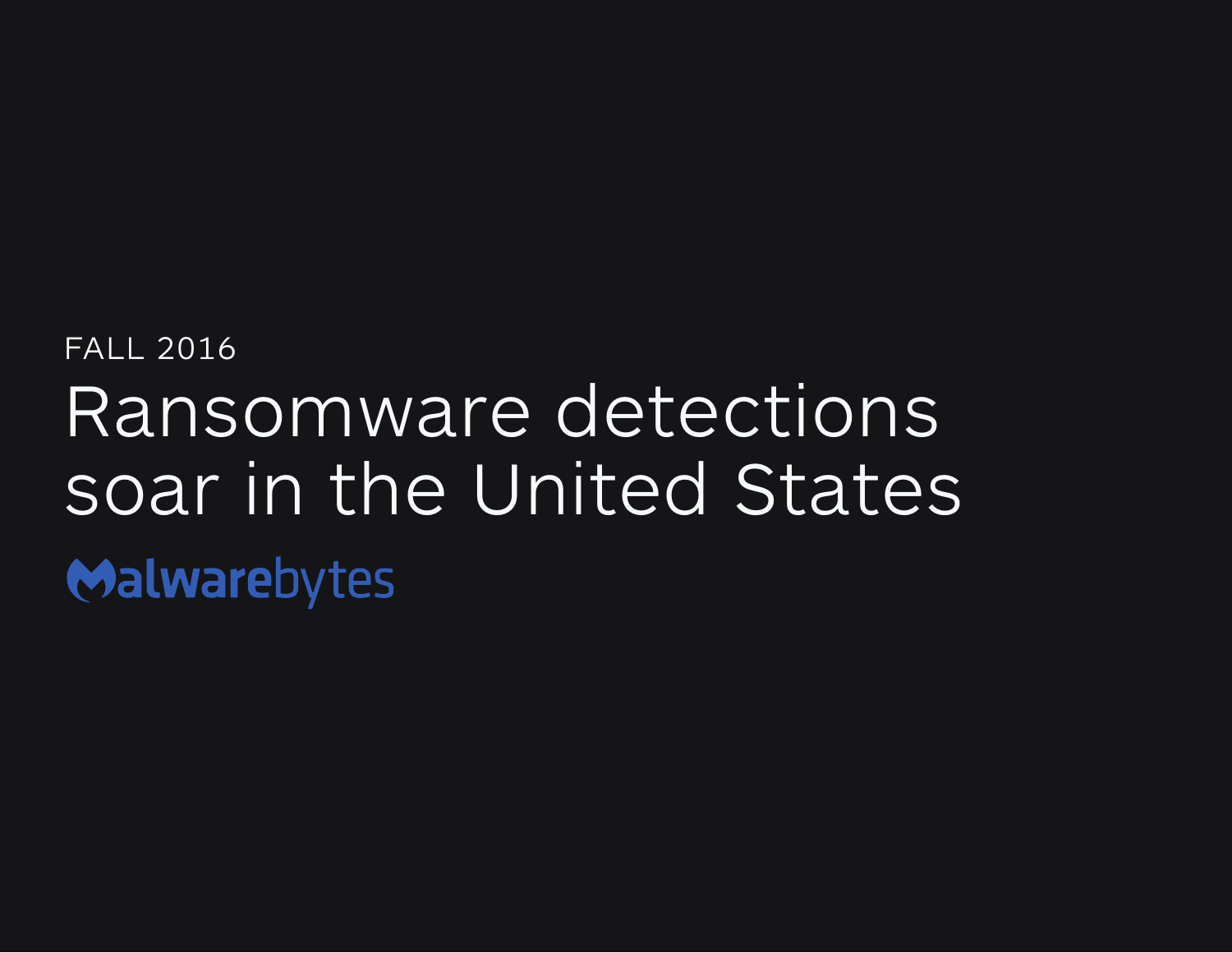# Ransomware a problem for the US

Ransomware rates have been on the rise over the last year throughout the world. However, new data uncovered by Malwarebytes shows that the dangerous malware has been particularly threatening to those in the United States. And it isn't just businesses being targeted. Cybercriminal gangs (primarily based in Eastern and Central Europe) are consistently attacking and victimizing both American businesses and home users with ransomware.

### Methodology

- All metrics are from data collected from July 1 to October 15, 2016.
- Malwarebytes reviewed hundreds of thousands of ransomware detections from Malwarebytes software deployed on nearly 50 million endpoints.
- In this time period, Malwarebytes detected ransomware incidents in more than 200 countries.
- The US ranked the highest of all countries for ransomware incidents, with 26 percent of the global total.
	- This is 200 percent more ransomware detected than the number two country, Germany, and approximately 550 percent more than the number three country, France.

### Ransomware detections by country



- Las Vegas/Henderson leads in the number of overall ransomware detections, most detections per individual machine, and most detections per population.
- Las Vegas/Henderson had over 300 times more detections than Fort Wayne, number 10 on our list, and had 500 times the average detection levels of the top 40 on our list.

### Top three ransomware variants detected and percentage of global detections

| 1. Cerber     | 38%      |
|---------------|----------|
| 2. Locky      | $14\%$ * |
| 3. CryptoWall | 4%       |

### Top 10 US cities for ransomware detections

- 1. Las Vegas/Henderson, Nevada
- 2. Memphis, Tennessee
- 3. Stockton, California
- 4. Detroit, Michigan
- 5. Toledo, Ohio
- 6. Cleveland, Ohio
- 7. Columbus, Ohio
- 8. Buffalo, New York
- 9. San Antonio, Texas
- 10. Fort Wayne, Indiana

\*From the time that this data was reviewed to the present day, Locky has since overtaken Cerber as the single largest ransomware family.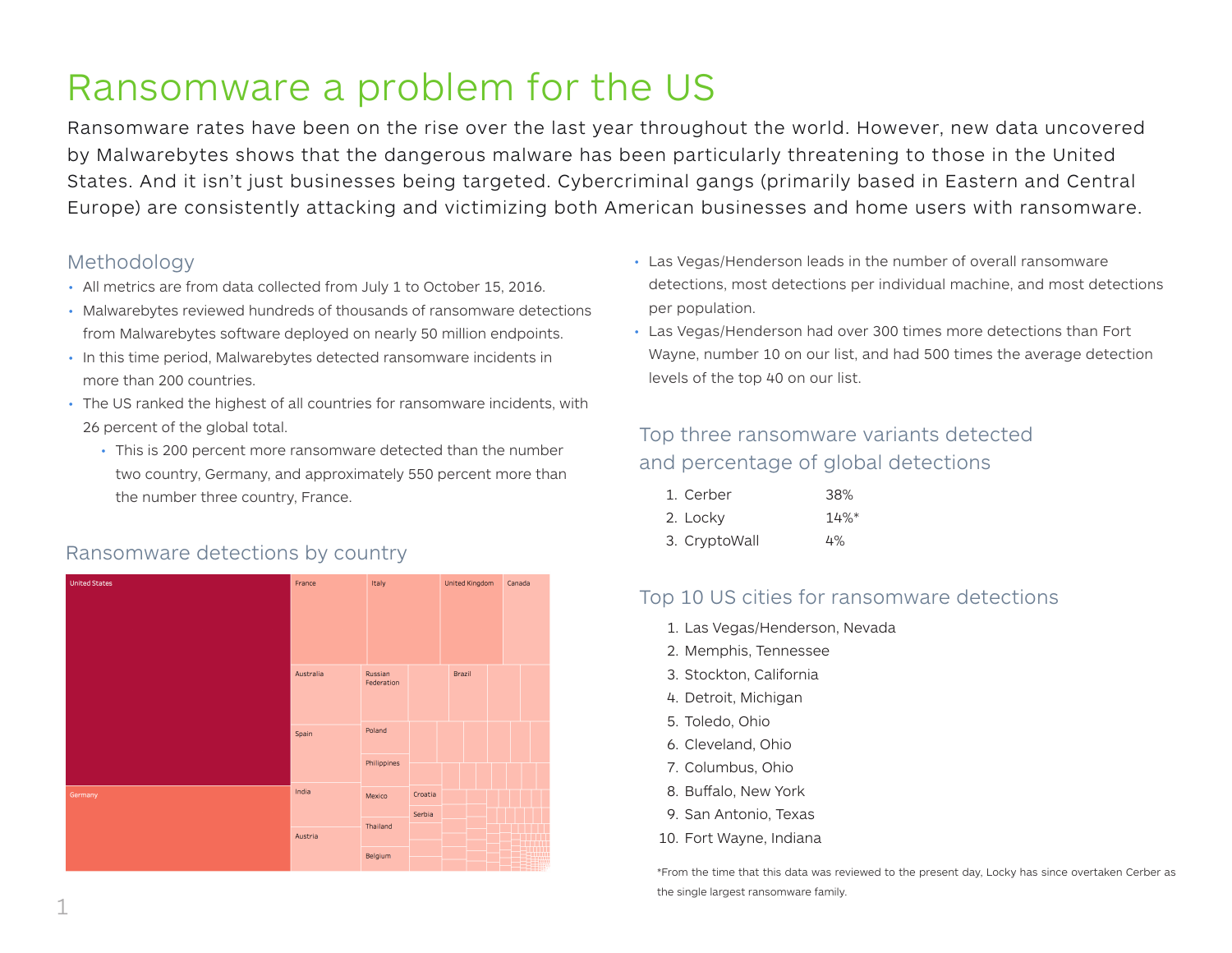### Comparing ransomware detections



### Top three ransomware variants detected and percentage of all US detections

| 1. Cerber     | 38%                 |
|---------------|---------------------|
| 2. Locky      | $10\%$ <sup>*</sup> |
| 3. CryptoWall | 3%                  |

\* From the time that this data was reviewed to the present day, Locky has since overtaken Cerber as the single largest ransomware family.

# Ransomware distribution in the US

Ransomware is a problem for all Americans, no matter where you live. Ransomware distribution seems to be both geographically consistent and consistent per capita. This results in smaller cities and towns (with fewer than 250,000 residents) experiencing a large percentage of ransomware detections. The lone exception to this even distribution is in the American Rust Belt, which experienced higher incidents of ransomware than other areas of the country. Six of the top 10 cities are located in the Rust Belt.

- Six of the top 10 cities with the highest rates of ransomware incidents (detection per machine) are in the Northeastern region of the US.
- This region straddles the upper Northeastern United States, the Great Lakes, and the Midwest States, and is often characterized by economic decline, population loss, and urban decay due to the shrinking of its once-powerful industrial sector.
- Outside of these outliers, ransomware is evenly dispersed geographically across America.
- While the rates in top 10 cities were more than 1000 percent the average in other cities, the rates of detections per machine in all other cities remained relatively consistent.
	- 86 percent of ransomware detections occurred in cities with fewer than 250,000 residents.
	- However, these cities, towns, and unincorporated areas contain 82 percent of the US population according to the US census1.
	- Ransomware is equally opportunistic in its victimology and fairly consistent in per capita distribution across the US.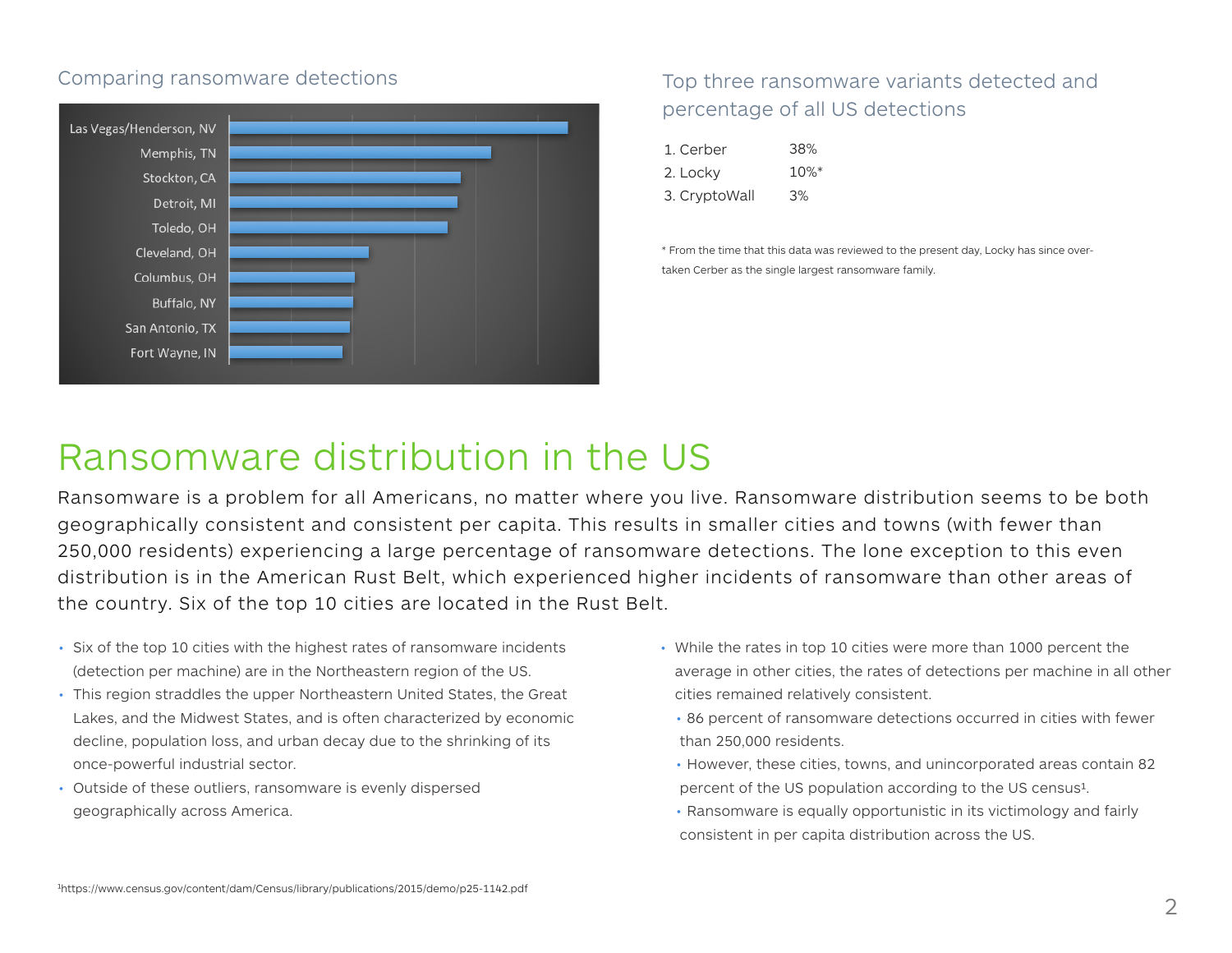# Evolving ransomware tactics

Although cybercriminal gangs have already saturated both the rural and urban US populace with ransomware, they are constantly improving their tactics, execution, and business model to evade detection by current solutions.

- Ransomware as a business is flourishing.
- Organized cybercriminal gangs are continuing to update their business processes, technical support, distribution methodology, and their technical prowess.
- Ransomware distribution is still primarily through spam email campaigns and exploit kits.
- Targeted ransomware (attacking specific industries) has not become the status quo, as spamming techniques and exploit kit integration continue to be profitable.
- New variants are appearing quarterly, and quickly surpass the number of infections/compromises/incidents of previous ransomware families.

### Top ransomware families in top five cities

| 1. Las Vegas/Henderson, | 4. Detroit, Michigan |
|-------------------------|----------------------|
| Nevada                  | 1. Cerber            |
| 1. Cerber               | 2. CryptoWall        |
| 2. TeslaCrypt*          | 3. Locky             |
| 3. Locky                | 4. FileLocke         |
| 4. Cryptowall           |                      |
| 7 Mamnhic Tannaccaa     | 5. Toledo, Ohio      |

1. Cerber 2. TeslaCrypt 3. Locky 4.CryptoWall

#### 2. Memphis, Tennessee

- 1. Cerber
- 2. CryptoWall
- 3. Locky
- 4. CryptXXX

#### 3. Stockton, California

- 1. Cerber
- 2. Locky
- 3. Crysis
- The evolution of ransomware has seen multiple improvements designed to evade detection by current antivirus solutions.
- Internecine battles between gangs appear to be escalating, as code stealing and making public the private encryption keys of competing variants become more frequent.
- The top ransomware encountered in this study, Cerber, provides a perfect microcosm of how these gangs operate and how they continue to target all Americans.
- Locky, the second-largest family of ransomware found by this study, has risen to become one of the most prolific ransomware attacks of the year.



| Top ransomware families |  |
|-------------------------|--|
|-------------------------|--|

| 1. Cerber     | 38% |
|---------------|-----|
| 2. Locky      | 10% |
| 3. CryptoWall | 3%  |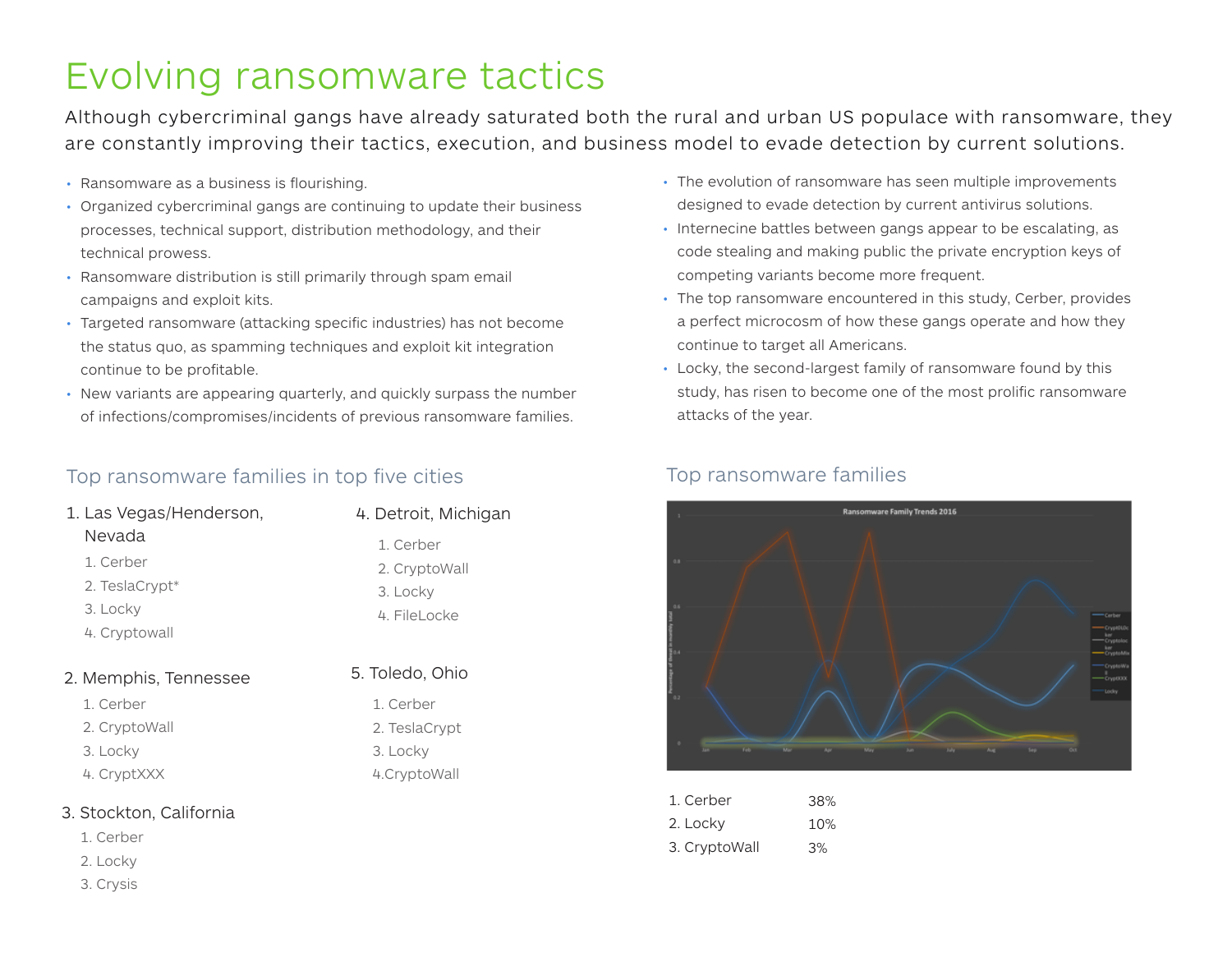## Cerber consistently high in all cities



- Cerber ransomware was released in early March 2016.
- Despite its relative newness, Malwarebytes Labs describes Cerber as a "powerful ransomware written with attention to detail."
- Cerber is commonly distributed using exploit kits and email campaigns, often through Microsoft Office files like Word documents.
- When victims are infected, their files are encrypted and they are informed that they need to pay a ransom of 1-2 bitcoins to have their files decrypted. The ransom doubles if the victim does not pay within seven days.

#### More Russian ties?

• When Cerber first runs, it first determines which country the victim is in. If the victim is from Russia or other former Soviet Republics, it will terminate itself and not encrypt the computer.



#### Business model

- Cerber's unique use of a ransomware-as-a-service business model has helped it proliferate. The ransomware developer recruits affiliates that spread the ransomware, most often through spam email campaigns, in exchange for a 60 percent cut of the profits and 5 percent for recruiting a new member.
- This amounts to Cerber's creators making an annual profit of about \$1 million on about \$2.5 million in revenue.
- Cerber offers its affiliates a simple web interface to control their campaigns, allowing nearly anyone to conduct a ransomware campaign, even those with a non-technical background.

#### Evading and optimizing

- Cerber's authors have also developed new methods to help Cerber evade detection. A new Cerber variant uses a unique trick to avoid signature-based anti-malware solutions by using a hash factory attack that morphs the Cerber payload and generates unique hashes as often as every 15 seconds.
- Versions of Cerber have also been used to conduct DDoS (distributed denial of service) attacks on other victims while the victim is unable to access their system.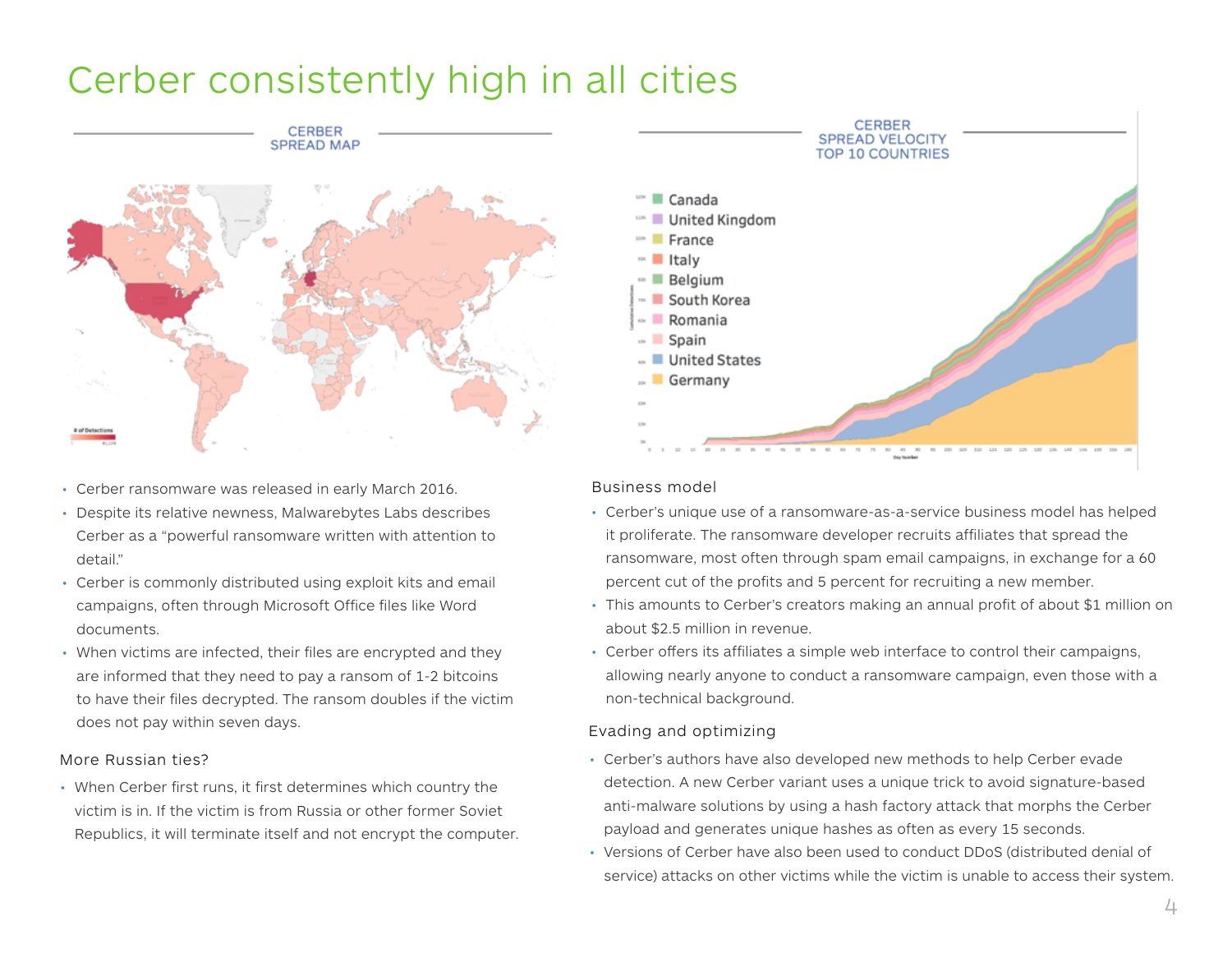# Locky is on the rise and is overtaking Cerber





- Locky ransomware was released in February 2016. Locky was originally deployed using a downloader in a Microsoft Office document or JavaScript email attachment in a spam campaign. Most often, it used Microsoft Word documents containing macro scripts to download the ransomware.
- Locky will encrypt any files that it can find, except for essential Windows files. Each file is encrypted using a 128-bit AES key and then renamed with a ".locky" extension.
- The decryption price generally starts at half a bitcoin but can increase to 1 bitcoin depending on the number of files encrypted.

#### Big shoes

- The size of Locky's geographic footprint so soon after it was released is truly astounding.
	- By day three, Locky had been detected in 85 countries.
	- By the end of week one, it was detected in 109 total countries.
	- Some security companies have suggested that Locky spam accounted for
	- 97 percent of all spam campaigns spreading malicious email attachments.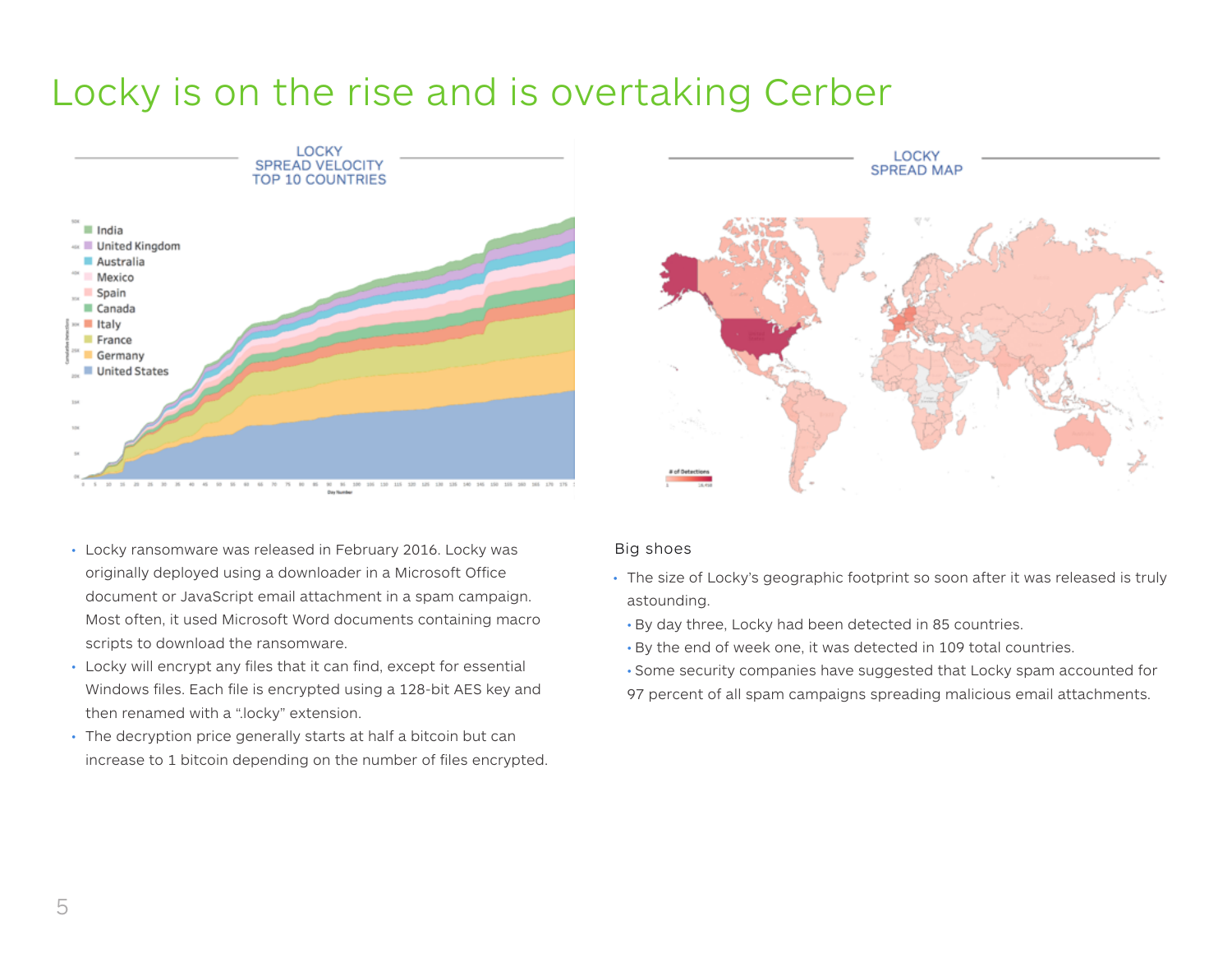# ABOUT MALWAREBYTES

Malwarebytes is the next-gen cybersecurity company that millions worldwide trust. Malwarebytes proactively protects people and businesses against dangerous threats such as malware, ransomware, and exploits that escape detection by traditional antivirus solutions. The company's flagship product combines advanced heuristic threat detection with signature-less technologies to detect and stop a cyberattack before damage occurs. More than 10,000 businesses worldwide use, trust, and recommend Malwarebytes. Founded in 2008, the company is headquartered in California, with offices in Europe and Asia, and a global team of threat researchers and security experts.

**A** Santa Clara, CA

 $\Box$  malwarebytes.com

corporate-sales@malwarebytes.com

 $\%$ , 1.800.520.2796